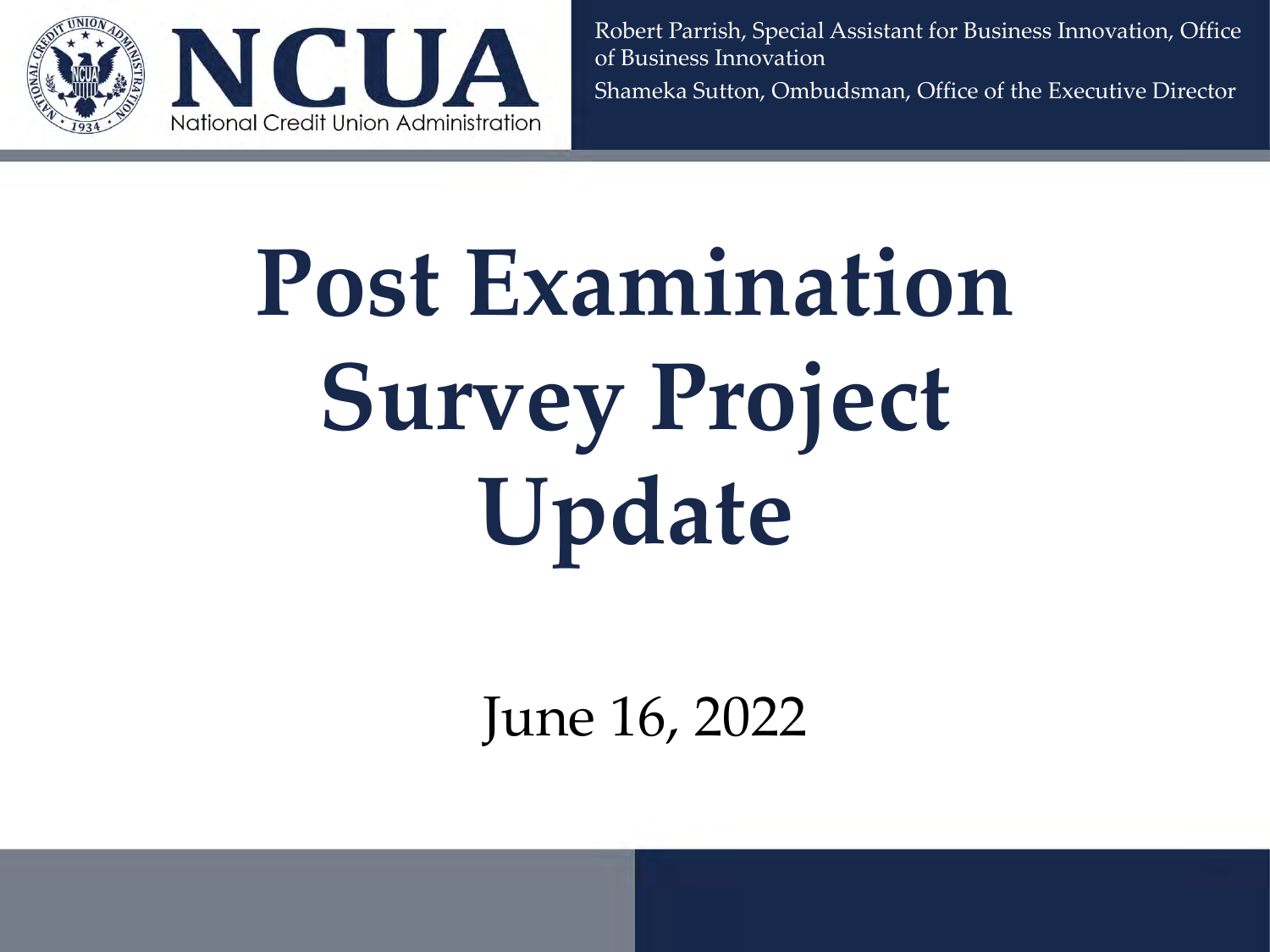## **Background**

- **NCUA Letter to Federal Credit Unions 21-FCU-05**
- **Pilot survey from September 20, 2021, to March 31, 2022**
- **Survey included five binary questions and one open-ended question**

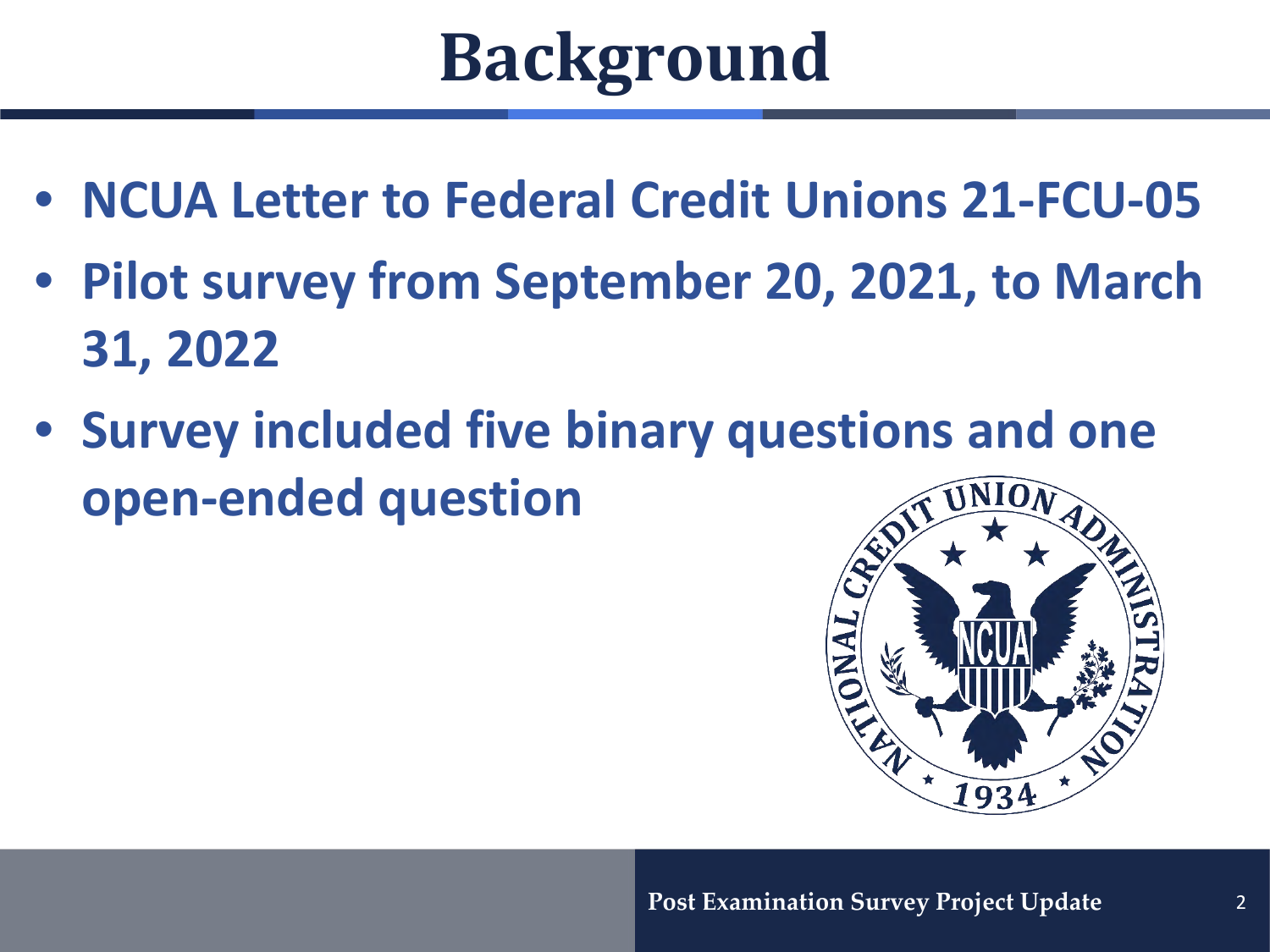### **Pilot Survey Results**

- **As of March 31, 2022:**
	- 3 iterations of survey
	- 1,058 surveys distributed (credit unions)

| <b>Survey Version</b> | # Surveys<br><b>Distributed</b> | <b>Credit Union Responses</b> |
|-----------------------|---------------------------------|-------------------------------|
| 1A                    | 365                             | 79                            |
| 1Β                    | 376                             | 54                            |
| 1 <sup>C</sup>        | 317                             | 53                            |
|                       |                                 | 186 Total Responses           |

• **Generally, overall positive feedback from the survey**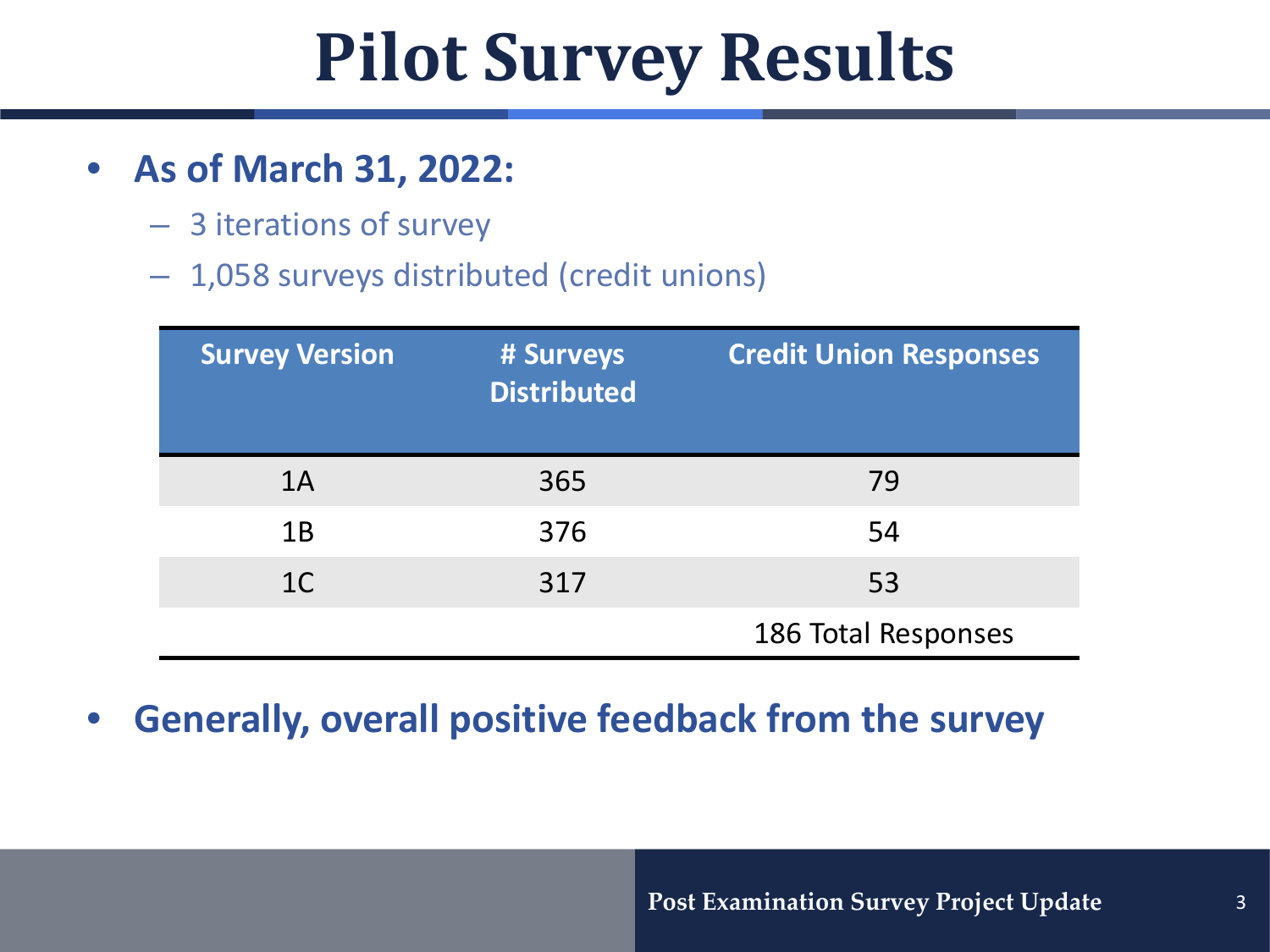### **Post Exam Survey Responses**

| <b>Question</b>                                                                                                                                                                                                                                                                                                 |      | <b>CU Responses</b> |     |
|-----------------------------------------------------------------------------------------------------------------------------------------------------------------------------------------------------------------------------------------------------------------------------------------------------------------|------|---------------------|-----|
|                                                                                                                                                                                                                                                                                                                 | Yes  | <b>No</b>           | N/A |
| 1. Request for pre-exam data and information, avoided duplicate requests.                                                                                                                                                                                                                                       |      | 5%                  |     |
| 2. Examiner consulted with management concerning time frames for providing requested pre-exam data and information.                                                                                                                                                                                             |      |                     |     |
| 3. The written exam report documented and explained the examiner's final conclusions and determinations. This includes CAMEL and Risk<br>Ratings, any Documents of Resolution, any Examiner's Findings, and any other concerns or conclusions expressed in the written report.                                  | 100% |                     |     |
| 4. Examiner's Findings, Documents of Resolution, and other concerns were discussed with credit union management prior to being presented<br>to the Board of Directors.                                                                                                                                          | 93%  | 2%                  | 5%  |
| 5. The credit union was made aware of its appeal rights.                                                                                                                                                                                                                                                        | 93%  | 7%                  |     |
| 6. The Exam Notification and Items Requested Letter included the names of the field supervisor (Supervisory Examiner or Director of Special<br>Actions) and Examiner-in-Charge assigned to your credit union.                                                                                                   | 98%  | 2%                  |     |
| 7. The exam review areas included those that pose the highest risk to your institution.                                                                                                                                                                                                                         | 100% |                     |     |
| 8. A reference to the applicable law, NCUA Rules and Regulations, GAAP, or other binding standard or requirement was provided for all<br>Document of Resolution items included in the final examination report.                                                                                                 | 61%  | 2%                  | 37% |
| 9. The examiner held an exit meeting with the CEO or designated credit union staff to discuss conclusions from the examination.                                                                                                                                                                                 | 95%  | 5%                  |     |
| 10. The examiner offered to keep management (CEO or designated credit union staff) updated throughout the exam.                                                                                                                                                                                                 | 98%  | 2%                  |     |
| 11. Notification of the examination was provided to management at least four weeks in advance of the state of the onsite exam work. (Please<br>note, examiners are permitted to provide less than four weeks advance notice in some limited circumstances.                                                      | 96%  | 4%                  |     |
| 12. The final exam report was delivered at the exit meeting with the CEO or designated credit union staff or at the joint conference with the<br>credit union's board of directors (if one was held) or if changes resulted from either of these meetings, was delivered within 10 business days<br>thereafter. | 91%  | 9%                  |     |
| 13. The examiner offered to hold a Joint Conference - that is, a meeting with the credit union's board of directors - to discuss conclusions from<br>the examination.                                                                                                                                           |      | 3%                  | 6%  |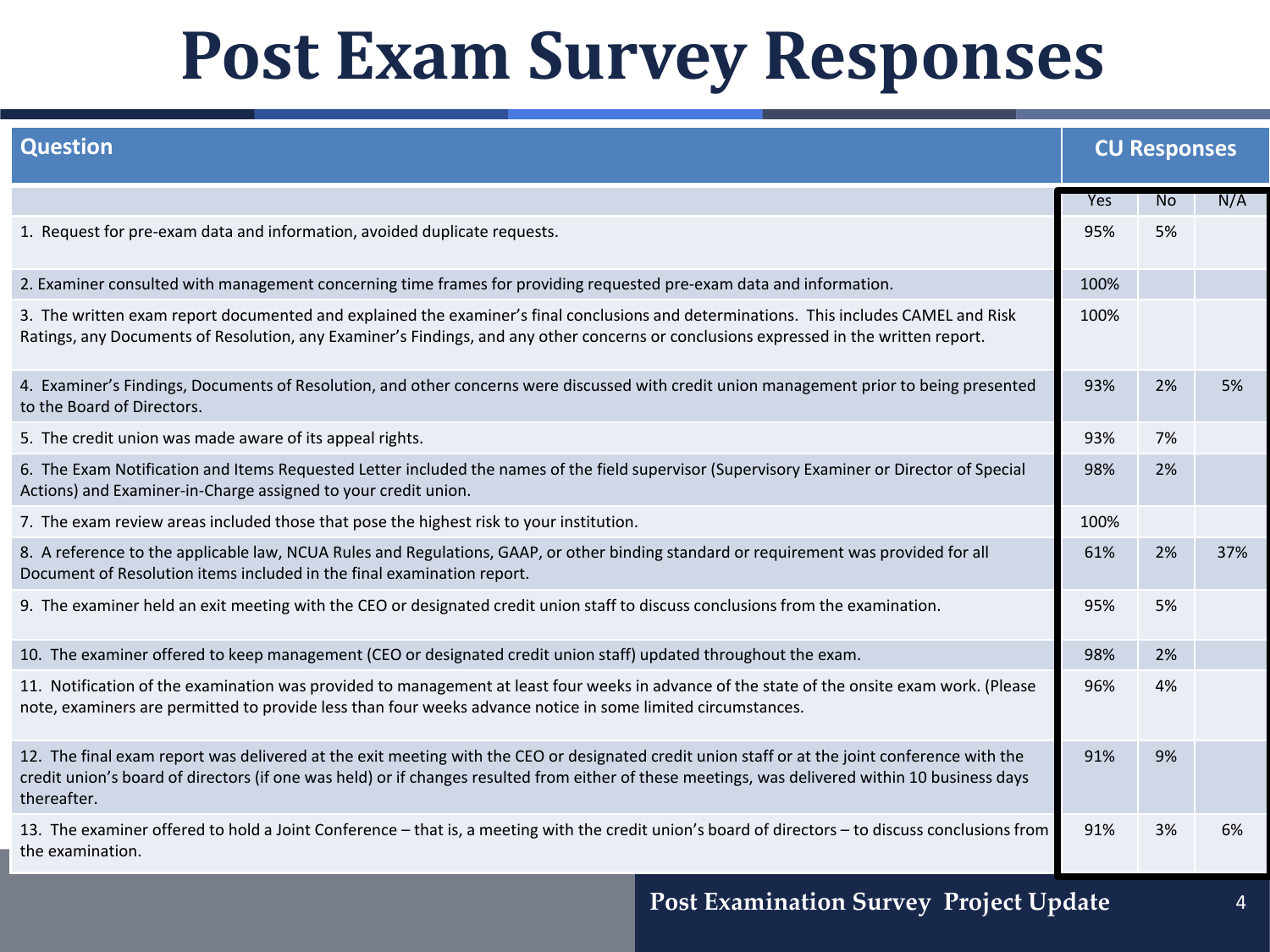### **CU Post Exam Survey Pilot**

#### **Future questions suggested by Credit Unions and Examiners**

- **How did the examiner interact with staff and Board of Directors?**
- **Did the exam start and stop in a timely fashion?**
- **What could have been done better during the examination?**
- **Were there inefficiencies or difficulties with the offsite exam process?**
- **How was overall communication with examiners during the exam?**
- **Did the credit union find the examination useful? Was feedback helpful?**
- **Were the findings and plan for corrective action appropriate for the size and complexity of the credit union?**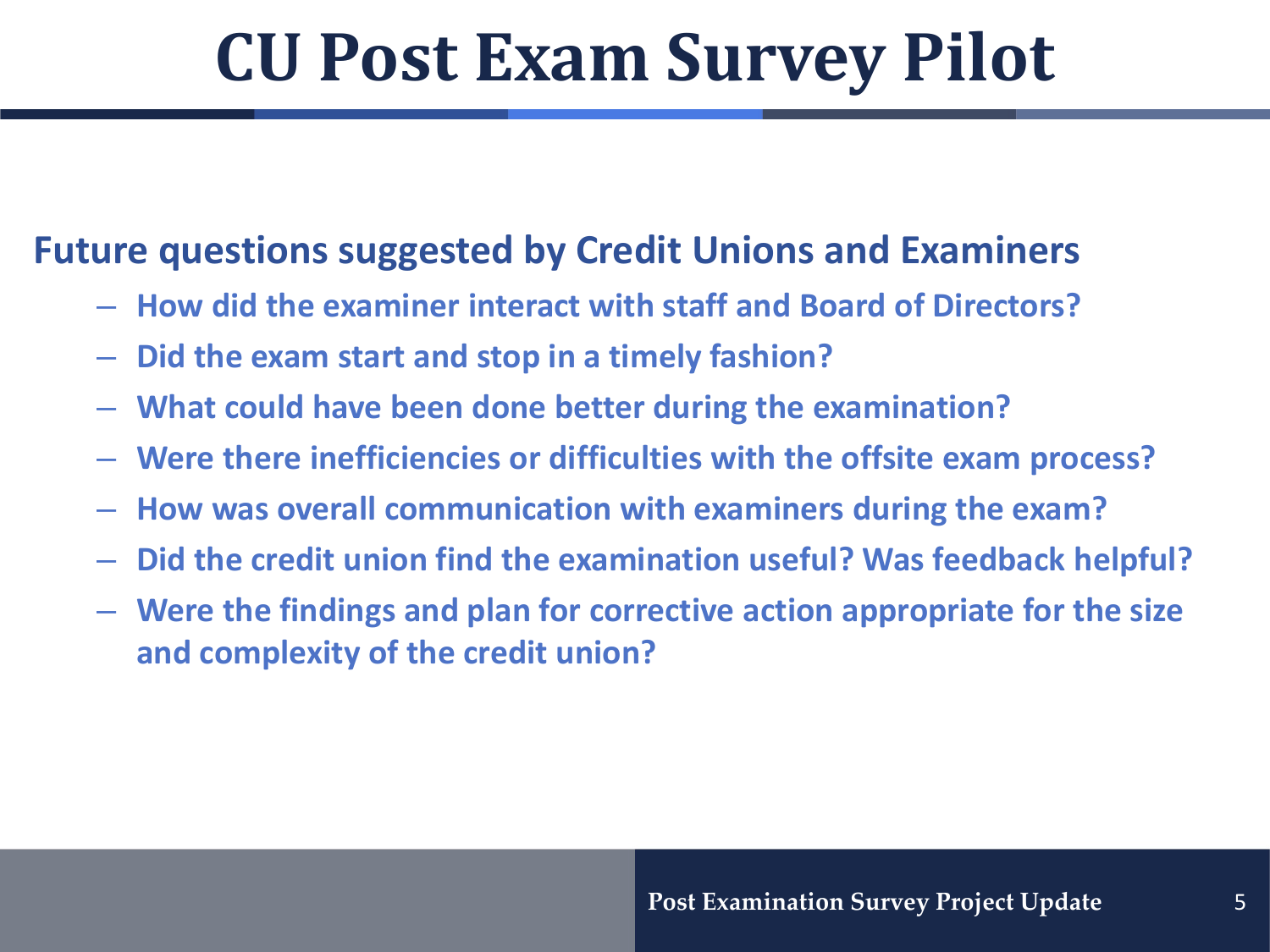### **Insights and Feedback**

- **Add more qualitative questions**
- **Value of using a third-party to administer the survey**
- **Communicate plans for dissemination and distribution of survey results**
- **Explore ways to increase participation**
- **Consider credit union asset size in determining survey questions**
- **Consider options to automate the survey process and to expand reporting**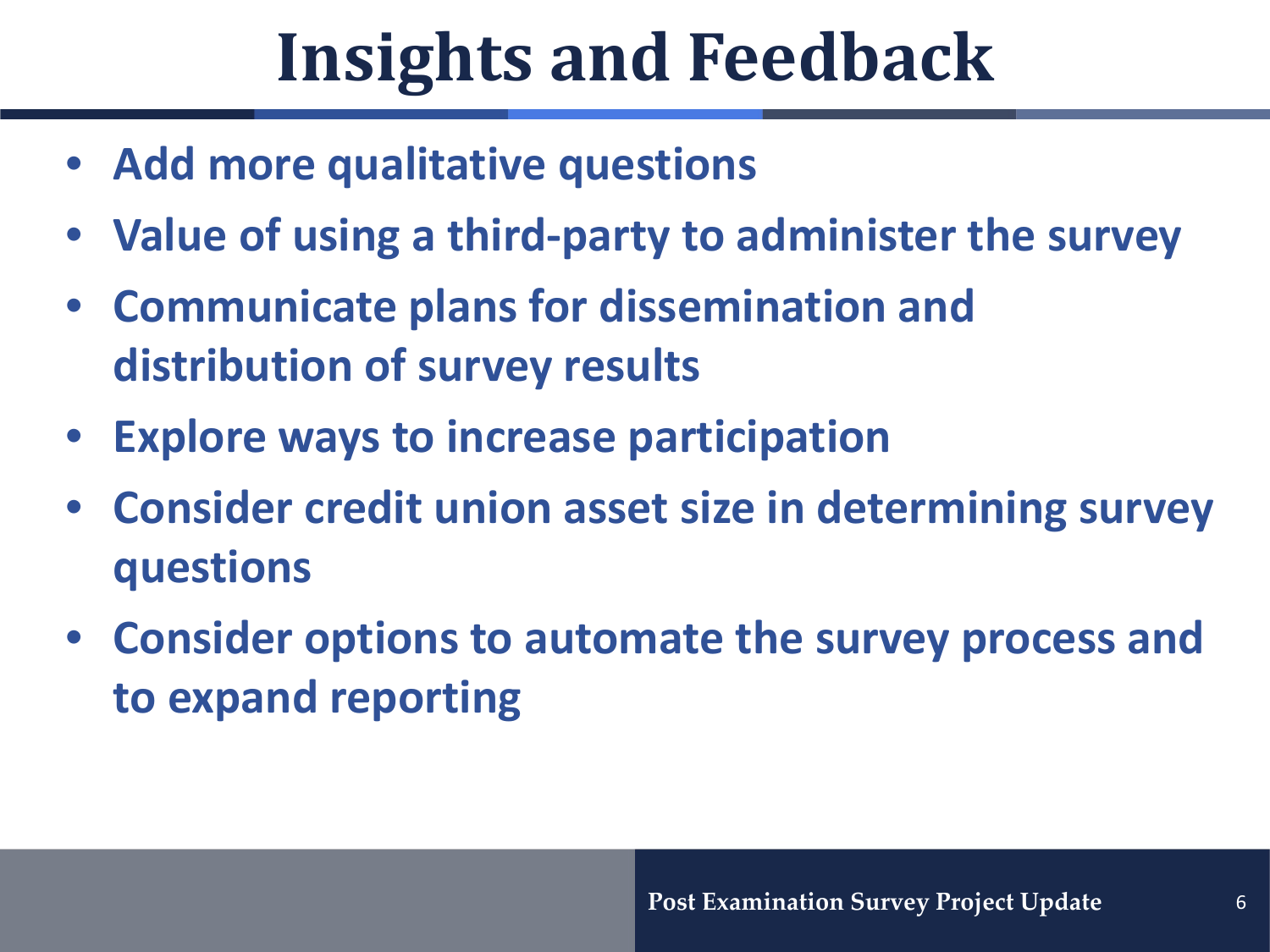### **Next Steps**

- **Extended current pilot**
- **Determine next iteration of survey questions**
- **Additional communications**
- **Research third party vendors**